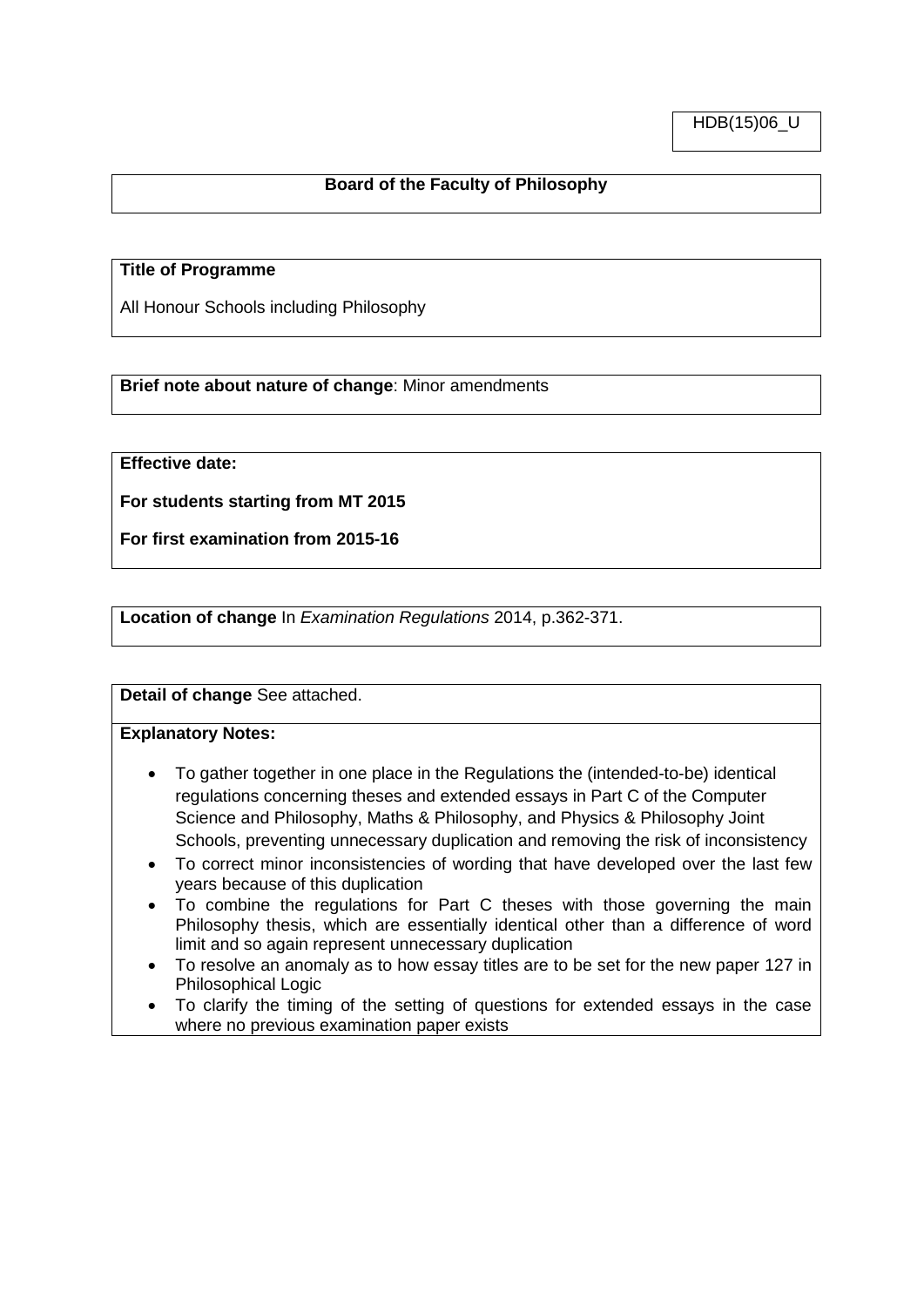## **Philosophy In All Honour Schools Including Philosophy**

Candidate[s](http://www1.admin.ox.ac.uk/examregs/2014-15/piahsinclphil/administratorview/#d.en.175783) offering Philosophy papers<sup>1</sup> in any honour school must conform to the General Regulations below, and to those for their particular school, as specified elsewhere.

## **Subjects in Philosophy**

The syllabuses of the subjects in Philosophy are specified below. A three-hour written examination paper will be set in each subject, except 199, and any other paper where expressly indicated below. All subjects, except 199, will be examined by a three-hour written examination paper; candidates for Part C of the Honour Schools of Computer Science & Philosophy, Mathematics & Philosophy, and Physics & Philosophy will in addition be examined by a submitted essay, as described below.

#### 101. *Early Modern Philosophy*

Candidates will be expected to show critical appreciation of the main philosophical ideas of the period. The subject will be studied in connection with the following texts: Descartes, *Meditations, Objections and Replies;* Spinoza, *Ethics*; Leibniz, *Monadology, Discourse on Metaphysics*; Locke, *Essay Concerning Human Understanding*; Berkeley, *Principles of Human Knowledge, Three Dialogues Between Hylas and Philonous*; Hume, *Treatise of Human Nature*. The paper will consist of three two sections; Section A will include questions about Descartes, Spinoza, and Leibniz; Section B will include questions about Locke, Berkeley and Hume . Candidates will be required to answer three questions, with at least one question from Section A and at least one question from Section B.

## 102. *Knowledge and Reality*

Candidates will be expected to show knowledge in some of the following areas: knowledge and justification; perception; memory; induction; other minds; *a priori* knowledge; necessity and possibility; reference; truth; facts and propositions; definition; existence; identity, including personal identity; substances, change, events; properties; causation; space; time; essence; natural kinds; realism and idealism; primary and secondary qualities.

#### 103. *Ethics*

Candidates will be given an opportunity to show some first-hand knowledge of some principal historical writings on this subject, including those of Aristotle, Hume, and Kant, but will not be required to do so. Questions will normally be set on the following topics:

- 1. The Metaphysics of Ethics: including the nature of morality and moral properties, the truth-aptness of moral judgements, moral knowledge and moral relativism.
- 2. Value and Normativity: including good and right, reasons, rationality, motivation, moral dilemmas.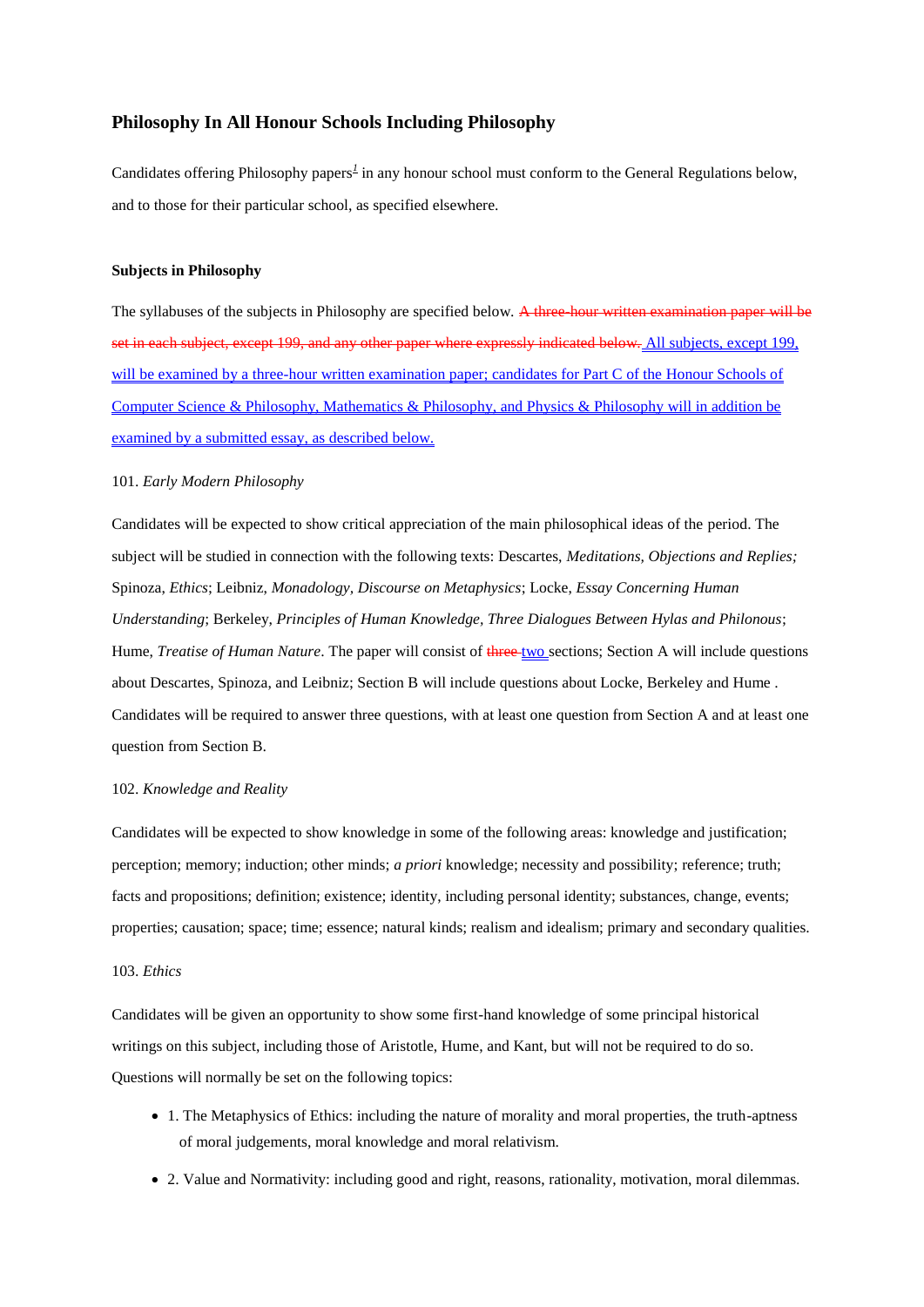- 3. Self-interest, Altruism, and Amoralism.
- 4. Ethical Theories: including consequentialism, utilitarianism, and contractualism.
- 5. Specific Moral Concepts: including happiness, well-being, rights, virtue, fairness, equality, and desert.
- 6. Moral Psychology: including conscience, guilt and shame, freedom and responsibility.
- 7. Applied Ethics, including medical ethics.

## 104. *Philosophy of Mind*

Topics to be studied include the nature of persons, the relation of mind and body, self-knowledge, knowledge of other persons, consciousness, perception, memory, imagination, thinking, belief, feeling and emotion, desire, action, the explanation of action, subconscious and unconscious mental processes.

## 106. *Philosophy of Science and Social Science*

The paper will include such topics as:

Part A: the nature of theories; scientific observation and method; scientific explanation; the interpretation of laws and probability; rationality and scientific change; major schools of philosophy of science.

Part B: social meaning; individualism; rationality; rational choice theory; prediction and explanation in economics; the explanation of social action; historical explanation, ideology.

Candidates will be required to answer at least one question from each part of the paper.

## 107. *Philosophy of Religion*

The subject will include an examination of claims about the existence of God, and God's relation to the world; their meaning, the possibility of their truth, and the kind of justification which can or needs to be provided for them; and the philosophical problems raised by the existence of different religions. One or two questions may also be set on central claims peculiar to Christianity, such as the doctrines of the Trinity, Incarnation, and Atonement.

### 108. *The Philosophy of Logic and Language*

The subject will include questions on such topics as: meaning, truth, logical form, necessity, existence, entailment, proper and general names, pronouns, definite descriptions, intensional contexts, adjectives and nominalization, adverbs, metaphor, and pragmatics. Some questions will be set which allow candidates to make use of knowledge of linguistics.

#### 109. *Aesthetics and the Philosophy of Criticism*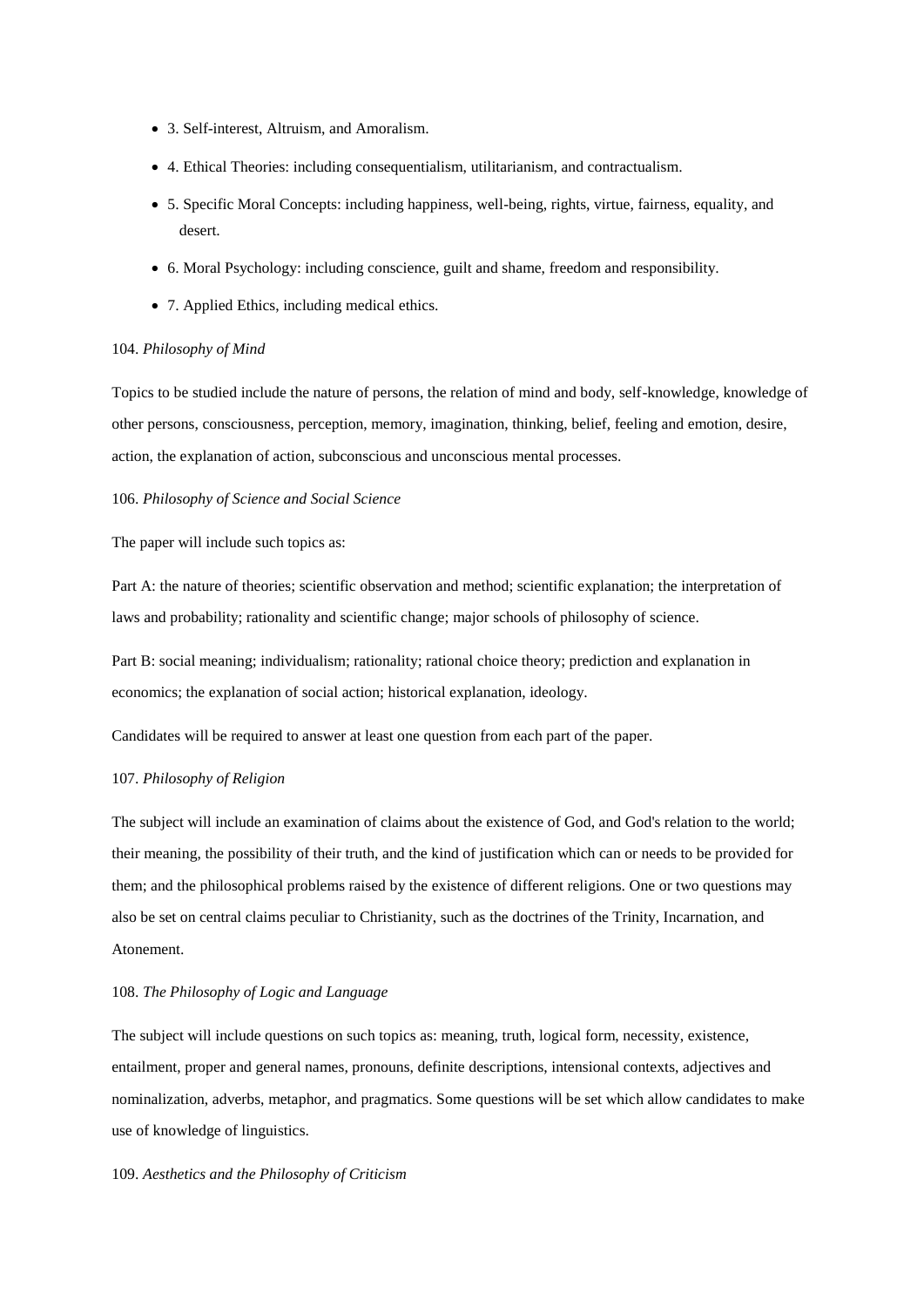Candidates will have the opportunity to show first-hand knowledge of some principal authorities on the subject, including Plato, *Ion* and *Republic*; Aristotle, *Poetics*; Hume, *Of the Standard of Taste*; Kant, *Critique of Aesthetic Judgement.* Questions will normally be set on the following topics: the nature of aesthetic value; the definition of art; art, society, and morality; criticism and interpretation; metaphor; expression; pictorial representation.

#### 110. *Medieval Philosophy: Aquinas*

The subject will be studied in the following text (The Fathers of the English Dominican Province edition, 1911, rev. 1920):

Aquinas, *Summa Theologiae*, Ia, 2-11, 75-89 (God, Metaphysics, and Mind); *or* Aquinas, *Summa Theologiae*, Ia IIae qq. 1-10, 90-97 (Action and Will; Natural Law). This paper will include an optional question containing passages for comment. This subject may not be combined with subject 111.

111. *Medieval Philosophy: Duns Scotus, Ockham*

The subject will be studied in the following texts:

Duns Scotus, *Philosophical Writings*, tr. Wolter (Hackett) pp. 13-95 (chapters II-IV); Spade, *Five Texts*, pp. 57- 113. Ockham, *Philosophical Writings*, tr. Boehner (Hackett), pp. 17-27, 96-126 (chapters II §1-2, chapters VIII-IX); Spade, *Five Texts*, pp. 114-231. This paper will include an optional question containing passages for comment. This subject may not be combined with subject 110.

## 112. *The Philosophy of Kant*

*Critique of Pure Reason, Groundwork of the Metaphysic of Morals*. The editions to be used are *Critique of Pure Reason*, ed. and trans. by P. Guyer and A. Wood (Cambridge University Press, 1998) and *Groundwork of the Metaphysics of Morals*, ed. and trans. by M. Gregor (Cambridge University Press, 1997).

Candidates may answer no more than one question on Kant's moral philosophy.

### 113. *Post-Kantian Philosophy*

The main developments of philosophy in Continental Europe after Kant, excluding Marxism and analytical philosophy. Questions on the following authors will regularly be set: Hegel, Schopenhauer, Nietzsche, Husserl, Heidegger, Sartre, Merleau-Ponty. There will be some general and/or comparative questions, and questions on other authors may be set from time to time. Candidates will be required to show adequate first-hand knowledge of works of at least two authors (who may be studied in translation).

#### 114. *Theory of Politics*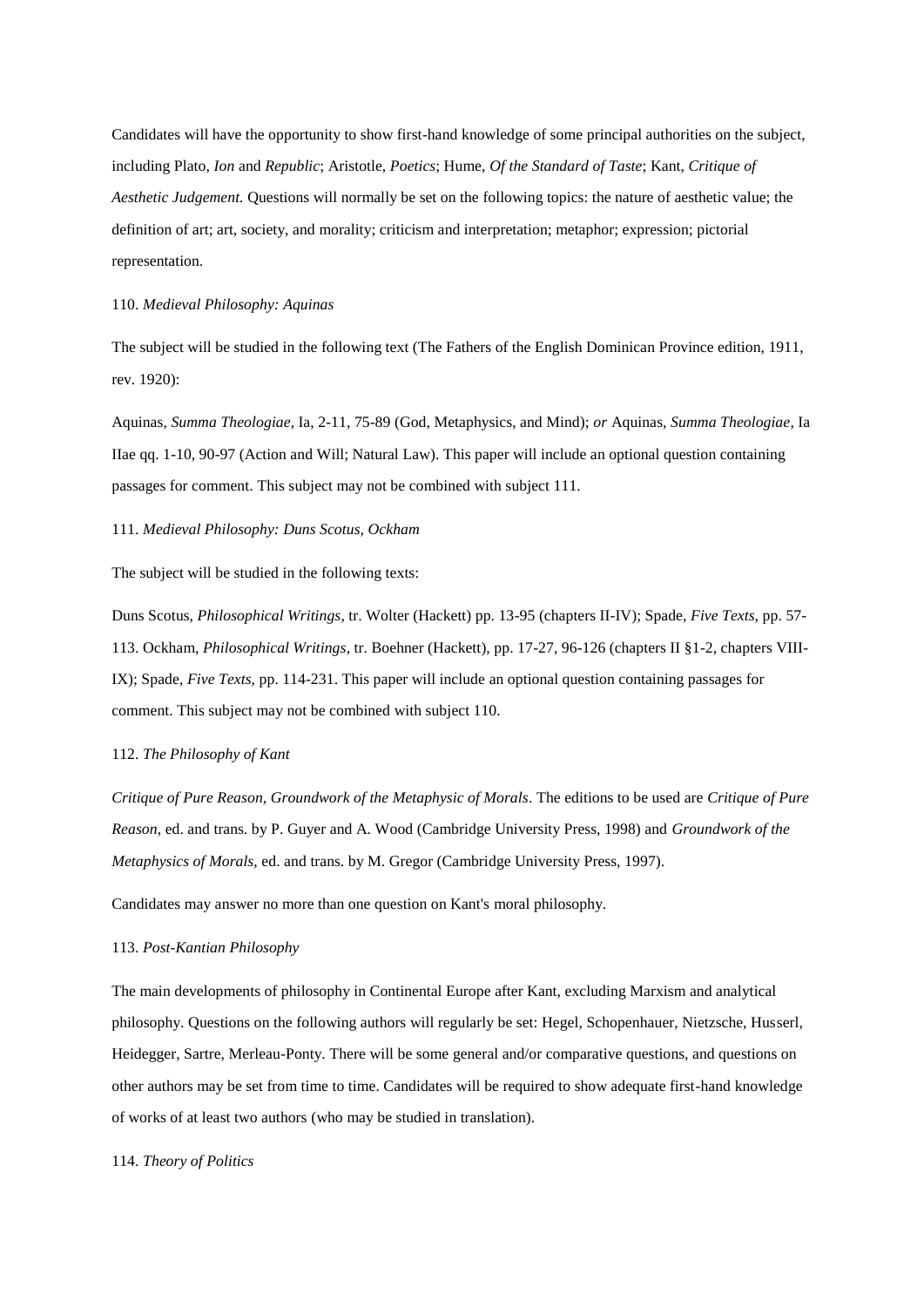The critical study of political values and of the concepts used in political analysis: the concept of the political; power, authority, and related concepts; the state; law; liberty and rights; justice and equality; public interest and common good; democracy and representation; political obligation and civil disobedience; ideology; liberalism, socialism, and conservatism.

115. Plato: *Republic*, tr. Grube, revised Reeve (Hackett).

There will be a compulsory question containing passages for comment.

116. Aristotle: *Nicomachean Ethics*, tr. Irwin (Hackett, second edition).

There will be a compulsory question containing passages for comment.

117. *Frege, Russell, and Wittgenstein*

Works principally to be studied are:

Frege, *Foundations of Arithmetic*, trans. Austin; *Begriffsschrift* ch. 1, 'Function and Concept', 'Sense and Meaning', 'Concept and Object', and 'Frege on Russell's Paradox', in Geach and Black, eds. *Translations from the Philosophical Writings of Gottlob Frege*;

Russell, 'On Denoting', 'Mathematical Logic as Based on the theory of Types', and 'On the Nature of Acquaintance', in Marsh, ed., *Logic and Knowledge*; 'The Ultimate Constituents of Matter', 'The Relation of Sense-Data to Physics', and 'Knowledge by Acquaintance and Knowledge by Description', in *Mysticism and Logic; Our Knowledge of the External World*, chs. I-IV; **either** *Introduction to Mathematical Philosophy*, chs. 1-3 and 12-18, **or** 'The Philosophy of Logical Atomism', in Marsh, ed., *Logic and Knowledge*;

Wittgenstein, *Tractatus Logico-Philosophicus*.

Candidates will be required to show adequate knowledge of at least two authors.

118. *The Later Philosophy of Wittgenstein*

Works principally to be studied are *Philosophical Investigations* and *The Blue and Brown Books* .

119. *Formal Logic*

This paper was examined for the last time in Trinity Term 2014 and will not be available thereafter. Students in all Philosophy Honour Schools except Mathematics and Philosophy, and Computer Science and Philosophy may, after Trinity Term 2014 and until further notice, offer the paper(s) in Set Theory and Logic from part B of the Honour School of Mathematics, which shall count as one Philosophy paper.

120. *Intermediate Philosophy of Physics*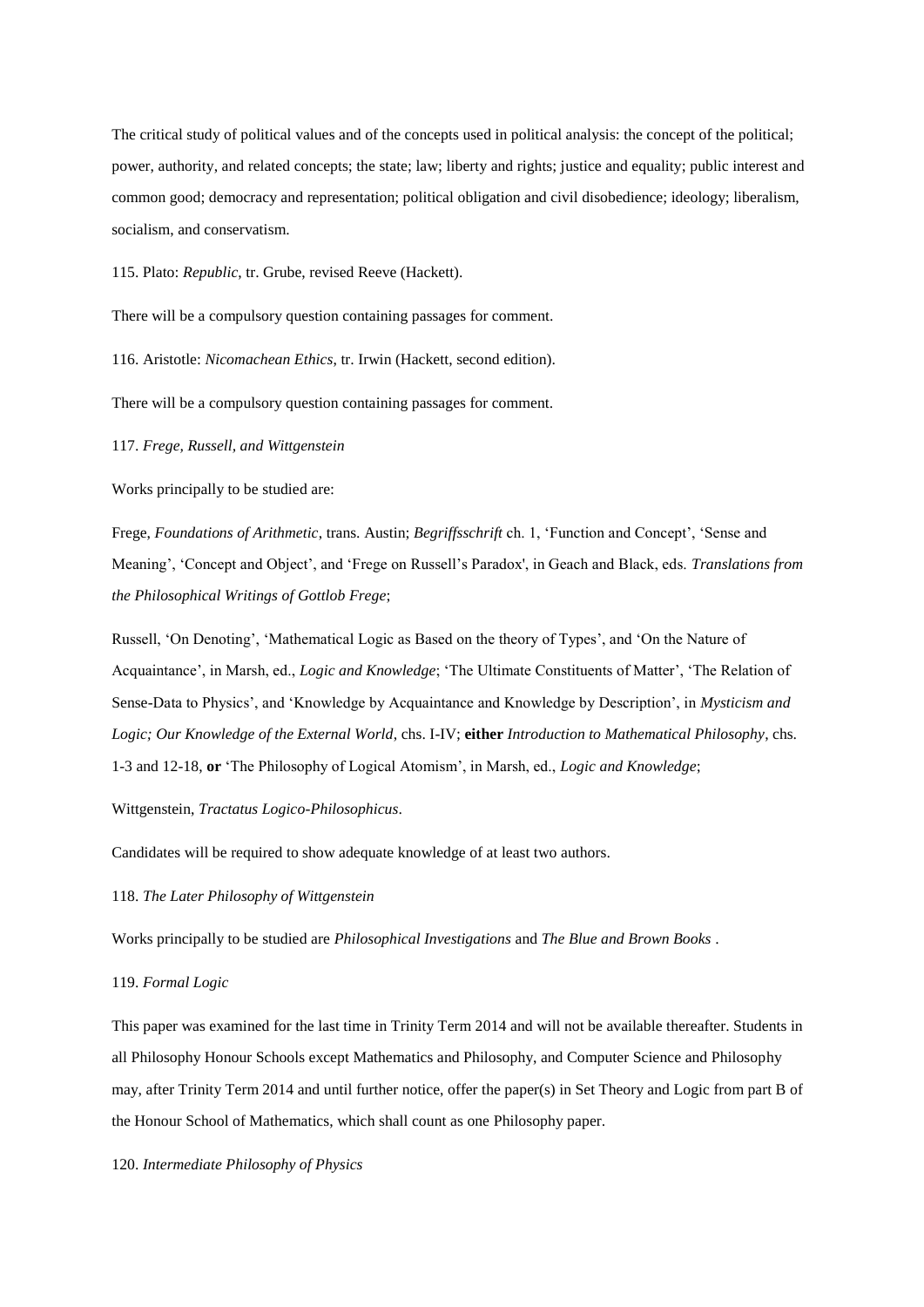The paper will consist of two sections. Section A will include philosophical problems associated with classical physics and some basic philosophical issues raised by the Special Theory of Relativity. Section B will be concerned with introductory philosophical problems related to the interpretation of quantum mechanics. Candidates will be required to answer at least one question from each section.

### 121. Advanced Philosophy of Physics

The subject will include advanced topics in the philosophy of space, time, and relativity and in the philosophical foundations of quantum mechanics. It will also include some philosophical issues raised by thermodynamics and statistical mechanics.This paper will be examined by two submitted essays of 5,000 words each. There will be no written paper in this subject. The submitted essays will be of the kind for Philosophy specified under the regulations for the Honour School of Physics and Philosophy, part C, except that (i) candidates must submit two essays for this subject, rather than one, and (ii) candidates will not select essay titles from past papers but seek approval for their titles in the way set out in the Physics and Philosophy regulations referred to.

#### 122. *Philosophy of Mathematics*

Questions may be set which relate to the following issues: Incommensurables in the development of Greek geometry. Comparisons between geometry and other branches of mathematics. The significance of non-Euclidean geometry. The problem of mathematical rigour in the development of the calculus. The place of intuition in mathematics (Kant, Poincaré). The idea that mathematics needs foundations. The role of logic and set theory (Dedekind, Cantor, Frege, Russell). The claim that mathematics must be constructive (Brouwer). The finitary study of formal systems as a means of justifying infinitary mathematics (Hilbert). Limits to the formalization of mathematics (Gödel). Anti-foundational views of mathematics. Mathematical objects and structures. The nature of infinity. The applicability of mathematics.

#### 124. *Philosophy of Science*

This paper will include such topics as: scientific method, including induction, confirmation, corroboration, and explanation; the structure of scientific theories, including syntactic and semantic approaches, the nature of scientific laws, the theory-observation distinction, inter-theory reduction, theory unification, and emergence; debates over realism, including the aims of science, the under-determination of theory by data, and structuralism; and scientific rationality, including theory change, epistemological naturalism, and Bayesian epistemology. Questions will also be set on historical schools in the philosophy of science, in particular logical positivism and logical empiricism, on aspects of the history of science, and on the philosophy of probability, including the nature of probabilistic laws.

#### 125. *Philosophy of Cognitive Science*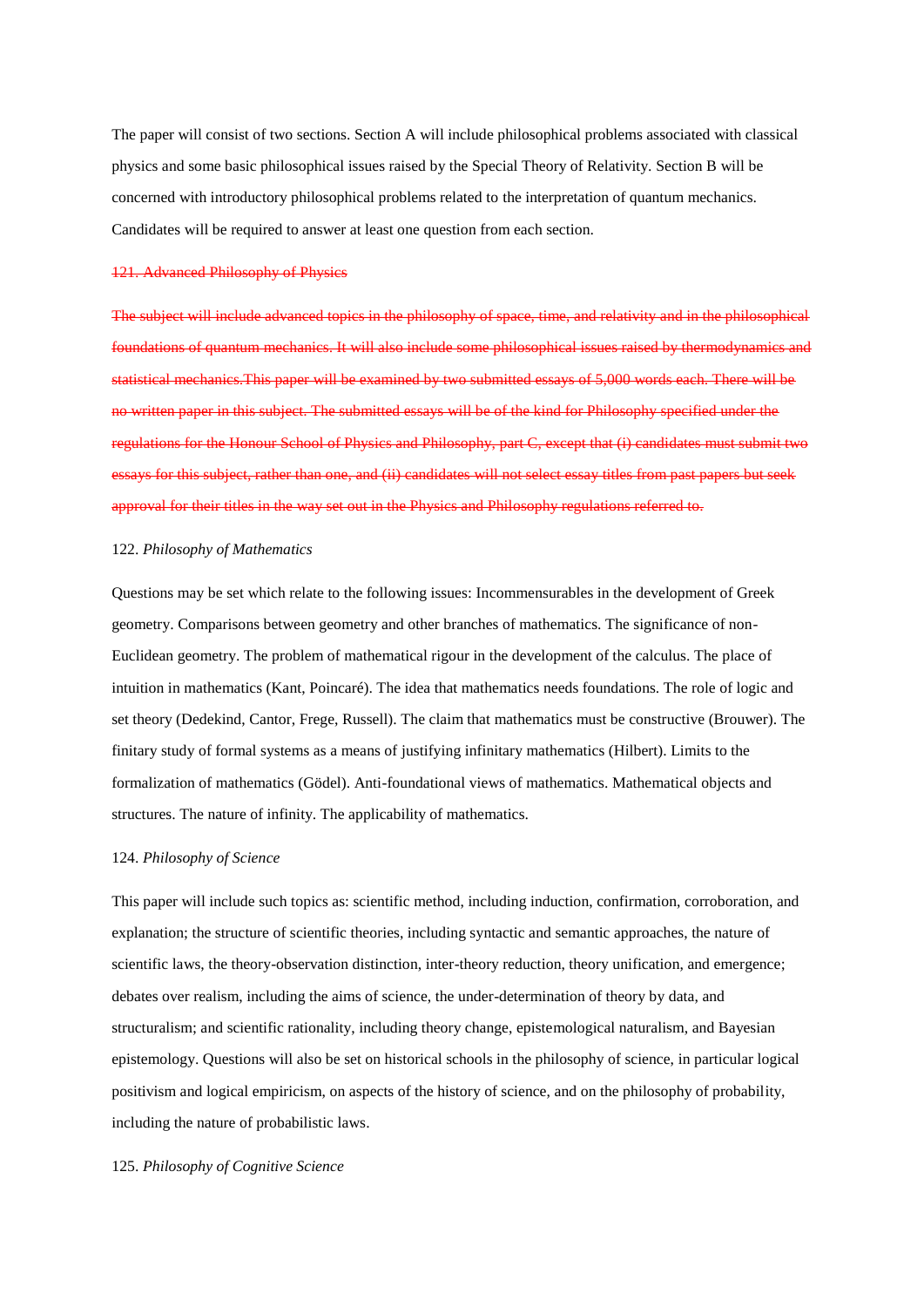Topics to be studied include: levels of description, including personal and subpersonal levels, and relationships between levels; the nature of cognitive scientific theories; information and representation, including representational format, the language of thought, and connectionist alternatives; information processing, including algorithms, and tacit knowledge of rules; cognitive architecture, including modularity, and homuncular functionalism; explanation in cognitive science, including functional explanation and mechanistic explanation; methods in cognitive science, including cognitive neuropsychology, computational modelling, and experimental cognitive psychology; the scientific study of consciousness, including the status of introspective reports and non-verbal measures, and the notion of a neural and computational correlate of consciousness. Questions will also be set on philosophical issues arising from aspects of the history of cognitive science and from areas of active research in cognitive science.

#### 126. *The Philosophy and Economics of the Environment [2](http://www1.admin.ox.ac.uk/examregs/2014-15/piahsinclphil/administratorview/#d.en.175784)*

Philosophical foundations: justice and goodness, theories of value; decision-making under uncertainty. Economic foundations: externalities, public goods, international environmental agreements. Politics and the environment. Intergenerational ethics, discounting. The choice of instruments: taxes, permits and command-andcontrol; environmental instruments in practice. Valuing human life. Valuing nature. Cost-benefit analysis: foundations and critiques; valuation methods.

## 127. *Philosophical Logic*

Topics to be studied include: classical and non-classical propositional logic, modal propositional logic, deontic, epistemic and tense logic, counterfactuals, predicate logic and its extensions, and quantified modal logic. These topics shall be studied in conjunction with Theodore Sider's Logic for Philosophy, published by Oxford University Press. The logical symbols to be used are those found in this publication. This subject will be available in all Honour Schools involving Philosophy.

## 130. Plato, *Republic*

Candidates will be expected to have read books I, IV-VII, X in Greek (Slings Oxford Classical Text), and books II-III, VIII-IX in translation (Grube, revised Reeve, Hackett). There will be a compulsory question containing passages for translation and comment from the books read in Greek; any passages for comment from the remaining books will be accompanied by a translation.

#### 131. Plato, *Theaetetus* and *Sophist*

Candidates will be expected to have read both dialogues in Greek (Duke *et al*., Oxford Classical Text). There will be a compulsory question containing passages for translation and comment.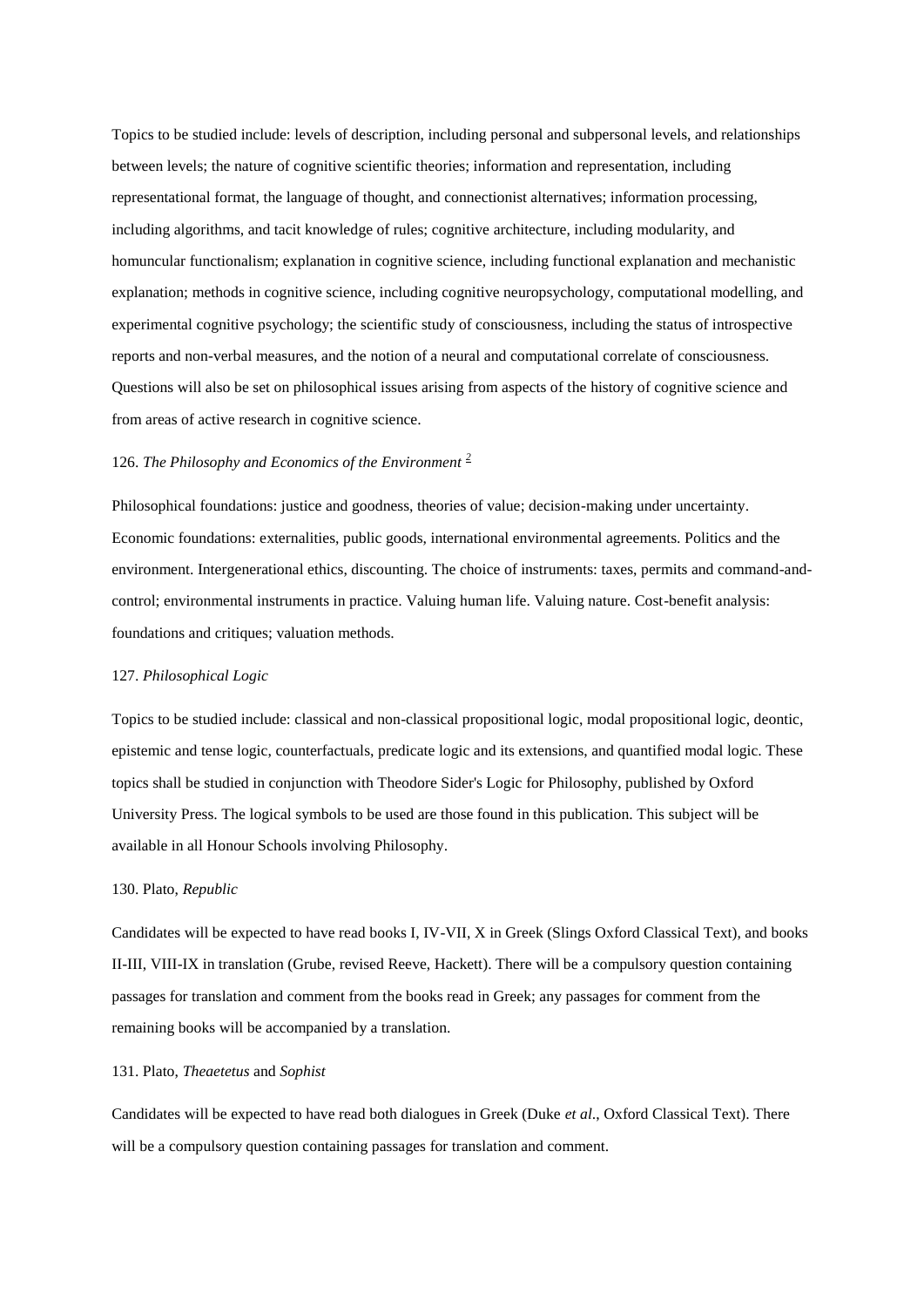#### 132. Aristotle, *Nicomachean Ethics*

Candidates will be expected to have read books I-III, VI-VII, X in Greek (Bywater, Oxford Classical Text), and books IV-V, VIII-IX in translation (Irwin, Hackett second edition). There will be a compulsory question containing passages for translation and comment from the books read in Greek; any passages for comment from the remaining books will be accompanied by a translation.

#### 133. Aristotle, *Physics*

Candidates will be expected to have read books I-IV and VIII in Greek (Ross, Oxford Classical Texts), and books V-VII in translation (in Barnes, ed., *The Complete Works of Aristotle: The Revised Oxford Translation* (Princeton), vol. 1). There will be a compulsory question containing passages for translation and comment from the books read in Greek; any passages for comment from the remaining books will be accompanied by a translation.

#### 134. Sextus Empiricus: *Outlines of Pyrrhonism* (Bury, Loeb)

There will be a compulsory question containing passages for translation and comment.

#### 135. *Latin Philosophy*

Cicero: *De Finibus* III (Reynolds, Oxford Classical Text), *De Officiis* I in translation (Griffin and Atkins, *Cicero, On Duties*, Cambridge); Seneca, *Epistulae Morales* 92, 95, 121, *De Constantia, De Vita Beata* (Reynolds, Oxford Classical Text).

There will be a compulsory question containing passages for translation and comment from the texts read in Latin; any passages for comment from Cicero, *De Officiis* I will be accompanied by a translation.

## 150. *Jurisprudence*

As specified in the regulations for the Honour School of Jurisprudence. This subject may be offered only by candidates in PPE, and cannot be combined with either subject 114 or subject 203. Tutorial provision will be subject to the availability of Law tutors and will normally take place in either Hilary or Trinity Term.

#### 180. *The Rise of Modern Logic*

The original authorities for the Rise of Modern Logic. The period of scientific thought to be covered is from 1879 to 1931 and includes principally the logical and foundational works of Frege, Russell, Hilbert, Brouwer, and Gödel that fall within this period. Questions may also be asked concerning Cantor, Dedekind, Poincaré, Zermelo, Skolem, Wittgenstein (Tractatus only), and Ramsey.

#### 198. *Special Subjects*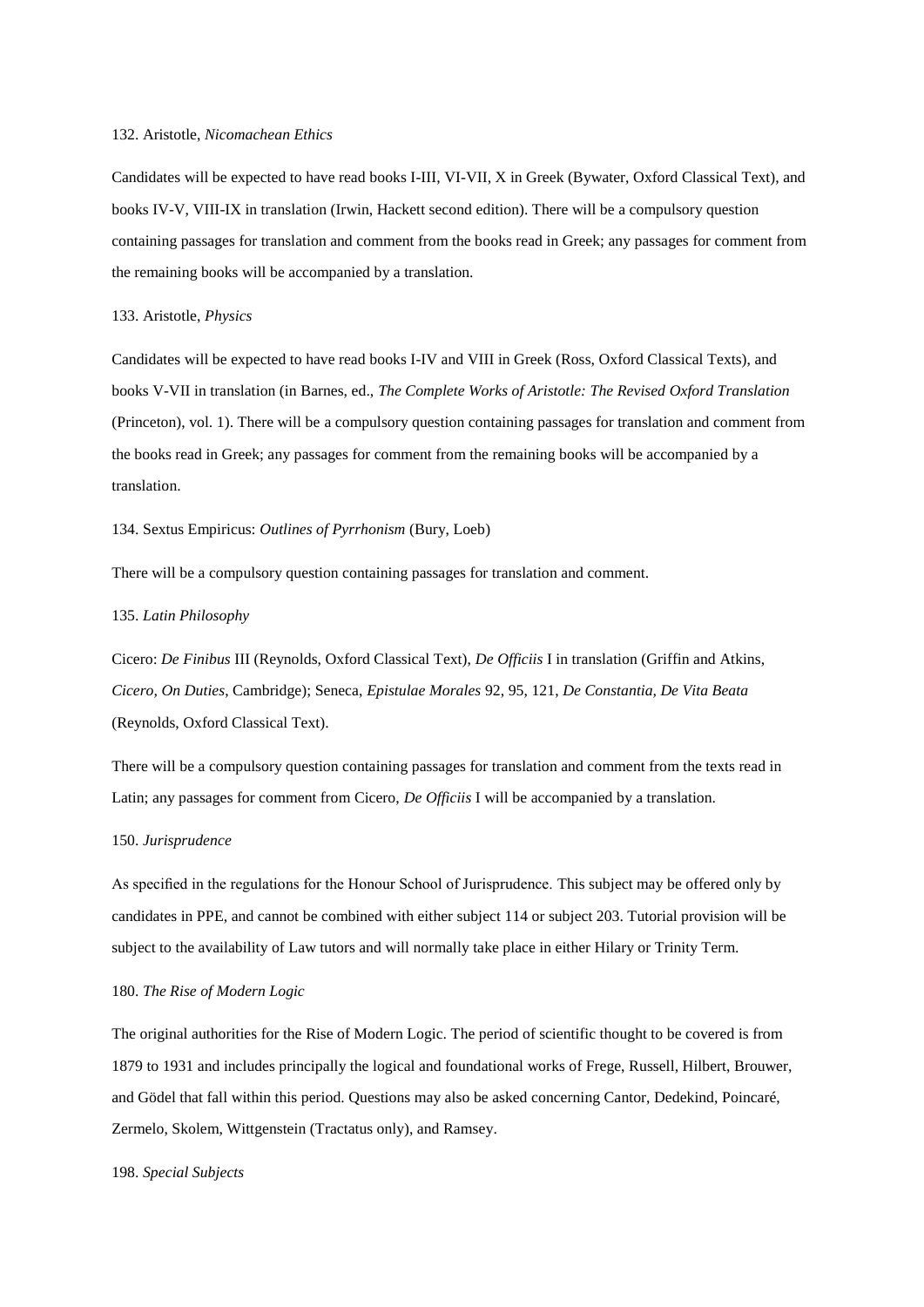From time to time special subjects may be approved by the Undergraduate Studies Committee of the Faculty of Philosophy. Special subjects will be communicated to college tutors and to undergraduates by the end of the fifth week of Hilary Term one year before examination. The Undergraduate Studies Committee will (a) agree the method of assessment for each special subject offered, which may be by written paper, submitted essay and/or other method (b) forbid, where it sees fit, a combination of a special subject with other subjects (c) forbid, where it sees fit, candidates taking any particular special subject to answer certain questions on the papers for other subjects (d) place restrictions, where it sees fit, on the number of candidates that may take any special subject in any year. No candidate may offer more than one special subject. Subject to these qualifications, any candidate may offer any special subject.

#### 199. *Thesis*:

1. *Subject*

The subject of every thesis should fall within the scope of philosophy. The subject may but need not overlap any subject on which the candidate offers papers. Candidates are warned that they should avoid repetition in papers of material used in their theses and that substantial repetition may be penalised. Every candidate shall submit for approval by the Director of Undergraduate Studies of the Faculty of Philosophy, c/o the Undergraduate Studies Administrator at Philosophy Centre, Radcliffe Humanities Building, Woodstock Road, Oxford OX2 6GG, the title he or she proposes, together with (*a*) an explanation of the subject in about 100 words; and (*b*) a letter of approval from his or her tutor, not earlier than the first day of the Trinity Full Term of the year before that in which he or she is to be examined and not later than Friday of the fourth week of the Michaelmas Full Term preceding his or her examination. (The date before which a proposal cannot be submitted is different in certain circumstances in the case of the Honour School of Philosophy and Modern Languages. See the regulations below for that honour school.) The Director of Undergraduate Studies of the Faculty of Philosophy shall decide as soon as possible whether or not to approve the title and shall advise the candidate immediately. No decision shall be deferred beyond the end of the fifth week of Michaelmas Full Term. If a candidate wishes to change the title, subject or focus of his or her thesis after his or her thesis proposal has already been approved by the body responsible: he or she should write to the Director of Undergraduate Studies of the Faculty of Philosophy, c/o the Undergraduate Studies Administrator, to seek approval. The Undergraduate Studies Administrator will inform the candidate whether the change to the thesis has been approved, and communicate any change, where approved, to the appropriate chair of examiners.

#### 2. *Authorship and origin*

Every thesis shall be the candidate's own work. A candidate's tutor may, however, discuss with the candidate the field of study, the sources available, and the method of presentation; the tutor may also read and comment on drafts. The amount of assistance the tutor may give is equivalent to the teaching of a normal paper. Every candidate shall sign a certificate to the effect that the thesis is his or her own work and the tutor shall countersign the certificate confirming, to the best of his or her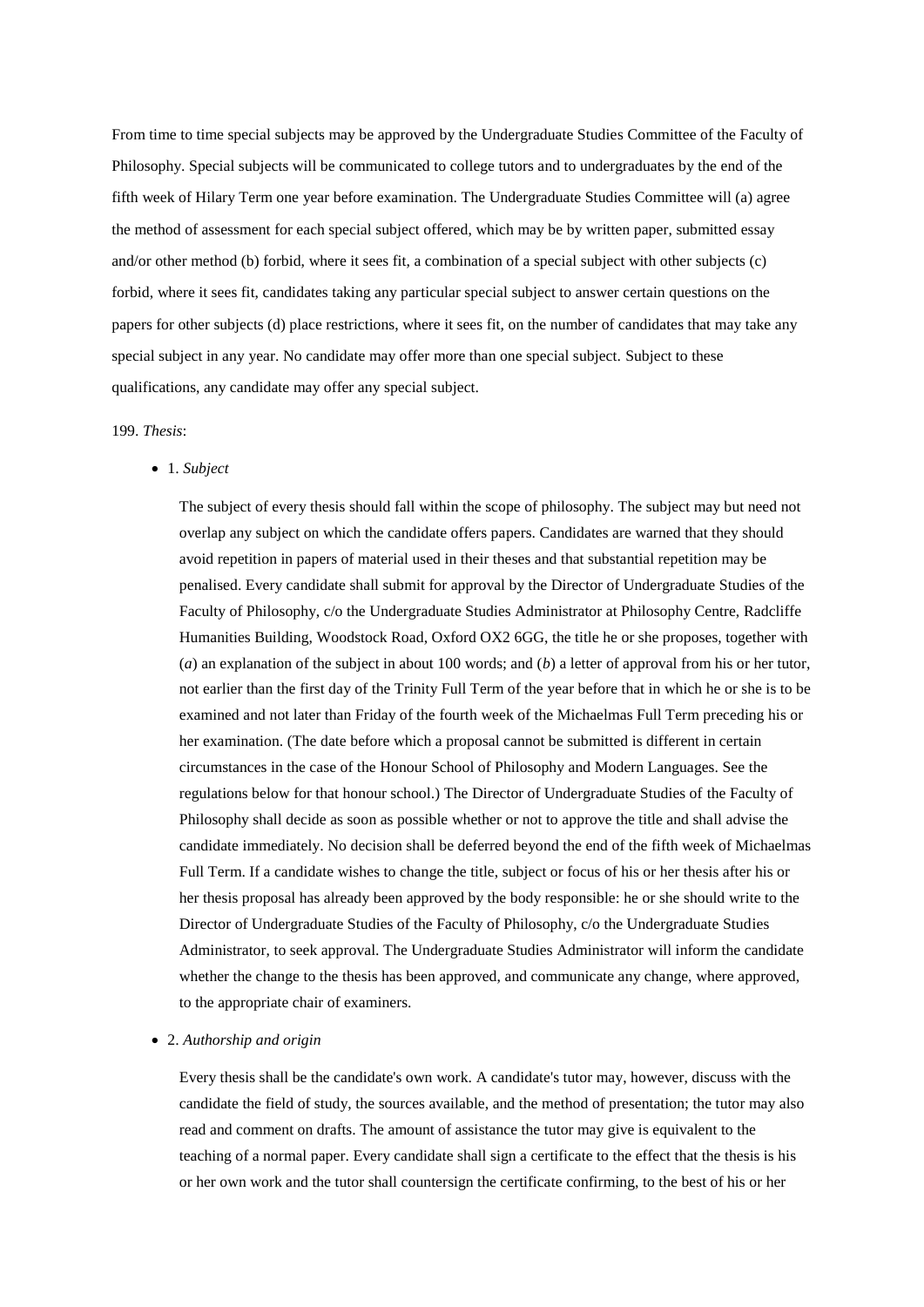knowledge and belief, that this is so. This certificate shall be placed in a sealed envelope bearing the candidate's examination number presented together with the thesis. No thesis shall be accepted which has already been submitted for a degree of this or any other university, and the certificate shall also state that the thesis has not been so submitted. No thesis shall, however, be ineligible because it has been or is being submitted for any prize of this university.

3. *Length and format*

No thesis shall exceed 15,000 words, the limit to include all notes and appendices but not including the bibliography; no person or body shall have authority to permit any excess, except that in Literae Humaniores, in a thesis consisting in commentary on a text, quotation from the text will not be counted towards the word limit. No thesis shall exceed 15,000 words, or 20,000 words in the case of candidates for Part C of the Final Honour Schools of Computer Science and Philosophy, Mathematics and Philosophy, and Physics and Philosophy. This limit includes all notes and appendices but not including the bibliography; no person or body shall have authority to permit any excess, except that in Literae Humaniores, in a thesis consisting in commentary on a text, quotation from the text will not be counted towards the word limit. The word count should be indicated at the front of the thesis. There shall be a select bibliography or a list of sources. All theses must be typed in double spacing on one side of quarto or A4 paper with any notes and references at the foot of each page. *Two* copies of the thesis shall be submitted to the examiners.

4. *Submission of thesis*

Every candidate shall submit the thesis, identified by the candidate's examination number only, not later than noon on Friday of the week before the Trinity Full Term of the examination to the Examination Schools, Oxford, addressed to the Chair of the Examiners in the candidate's honour school.

### **General Regulations**

The following restrictions on combinations apply to candidates whatever their honour school:

- (i) A candidate may not take both of subjects 106 and 124.
- (ii) A candidate may not take both of subjects 115 and 130.
- (iii) A candidate may not take both of subjects 116 and 132.
- (iv) Both of subjects 117 and 118 may be offered *only* by candidates in *Mathematics and Philosophy* and *Computer Science and Philosophy* .
- (v) A candidate may not take subject 199 unless he or she also takes three other philosophy subjects.
- (vi) Notwithstanding any contrary indication in these regulations, subjects 130, 131, 132, 133, 134, and 135 may be offered *only* by candidates in *Classics and English, Classics and Modern Languages, Classics and Oriental Studies, Literae Humaniores,* and *Oriental Studies*.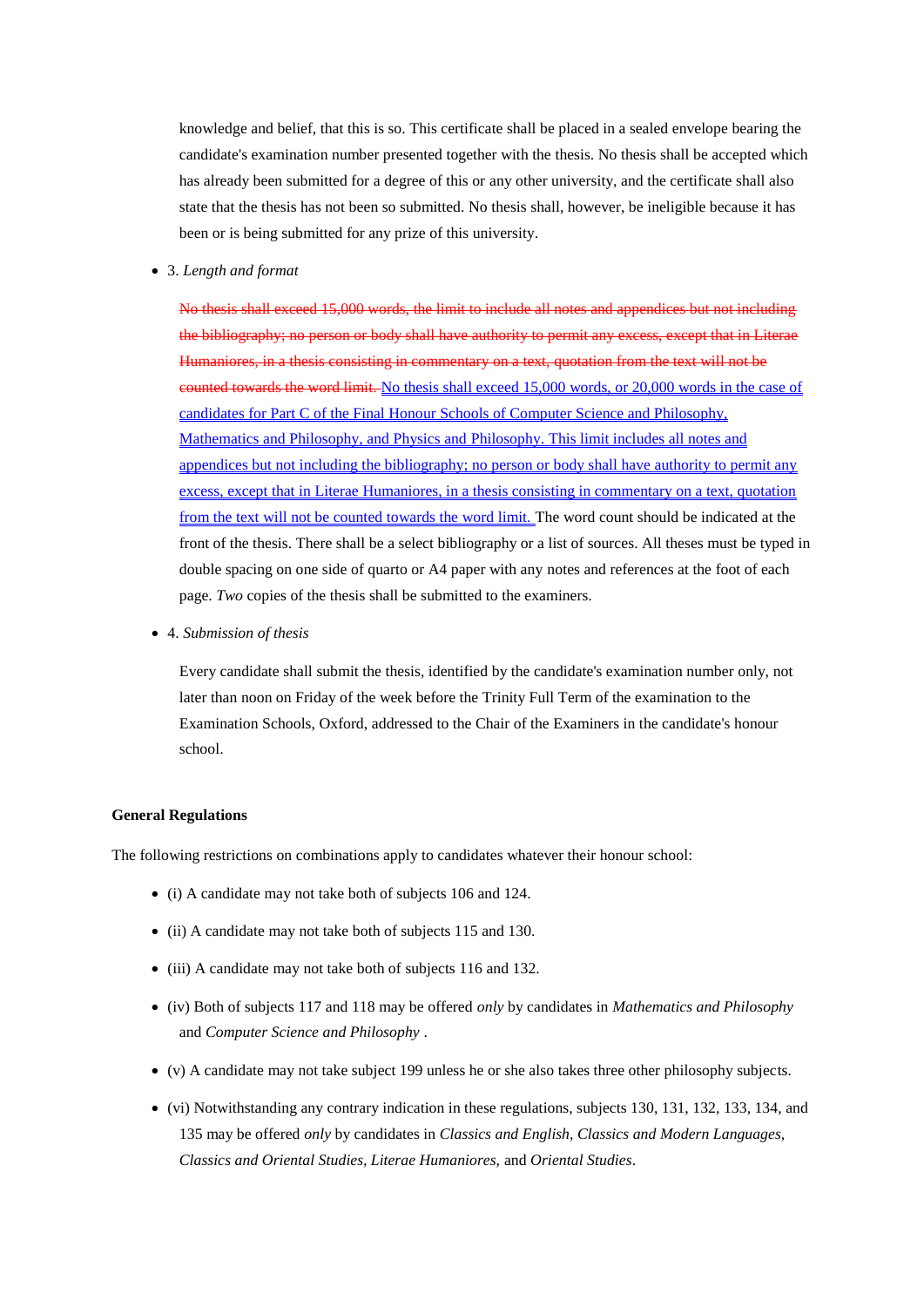- (vii) A candidate may not take both of subjects 110 and 111.
- (viii) Jurisprudence (subject 150) may be offered only by candidates in PPE, and cannot be combined with either subject 114 or subject 203.
- (ix) The Rise of Modern Logic (180) may only be offered by candidates in Part C of the Honour Schools in Mathematics and Philosophy, Physics and Philosophy, and Computer Science and Philosophy.

(x) Except in the school of Mathematics and Philosophy, and Computer Science and Philosophy, and in part C of the schools of Physics and Philosophy, the paper(s) from part B of the Honour School of Mathematics in Set Theory and Logic may be taken, and will count as one Philosophy paper.' '(xi) Whenever a new paper is introduced, the Faculty of Philosophy will publish, during the first academic year in which the paper is examined, a list of essay titles which the first cohort of candidates taking the new paper may offer for their extended essay, in those schools where they are required to offer an extended essay in addition to taking the written paper.

Whichever a candidate's honour school, where it is prescribed that he or she must take one or other of certain specified subjects and must take in addition some further subjects, a subject that is not chosen from among the specified ones may be chosen as a further subject.

## **Regulations for Particular Honour Schools**

#### *Computer Science and Philosophy / Mathematics and Philosophy / Physics and Philosophy Part C*

Candidates for Part C of these Honour Schools, if taking any paper listed in these regulations with the exceptions of 198 and 199, shall be examined by an essay in addition to a three-hour written exam. The relative weight of the essay to the three-hour exam shall be 1 to 3, i.e. the essay shall count for 25% of the mark in that subject.

No essay shall exceed a word limit of 5,000 words, which includes all notes and appendices, but not the bibliography. The word count should be indicated on the front of the essay. There shall be a select bibliography or a list of sources. All essays must be typed in double spacing on one side of quarto or A4 paper, with footnotes rather than endnotes. Candidates should avoid any substantial repetition of material between examination scripts and examination essays. The topic for a Philosophy examination essay in a given subject can be any question set for the most recent examination of that subject in Honour Schools with Philosophy, with the exception of questions which consist of multiple passages for comment (as in the commentary questions in Plato: Republic (115) and Aristotle: Nicomachean Ethics (116)) or of questions of a mathematical or logical nature which do not permit of an essay-type answer (as in all questions on Philosophical Logic (127)). Candidates may apply for approval of other essay topics by writing to the Chair of the Board, c/o The Administrator, Philosophy Centre, Radcliffe Humanities Building, Woodstock Road, giving the title they propose, together with an explanation of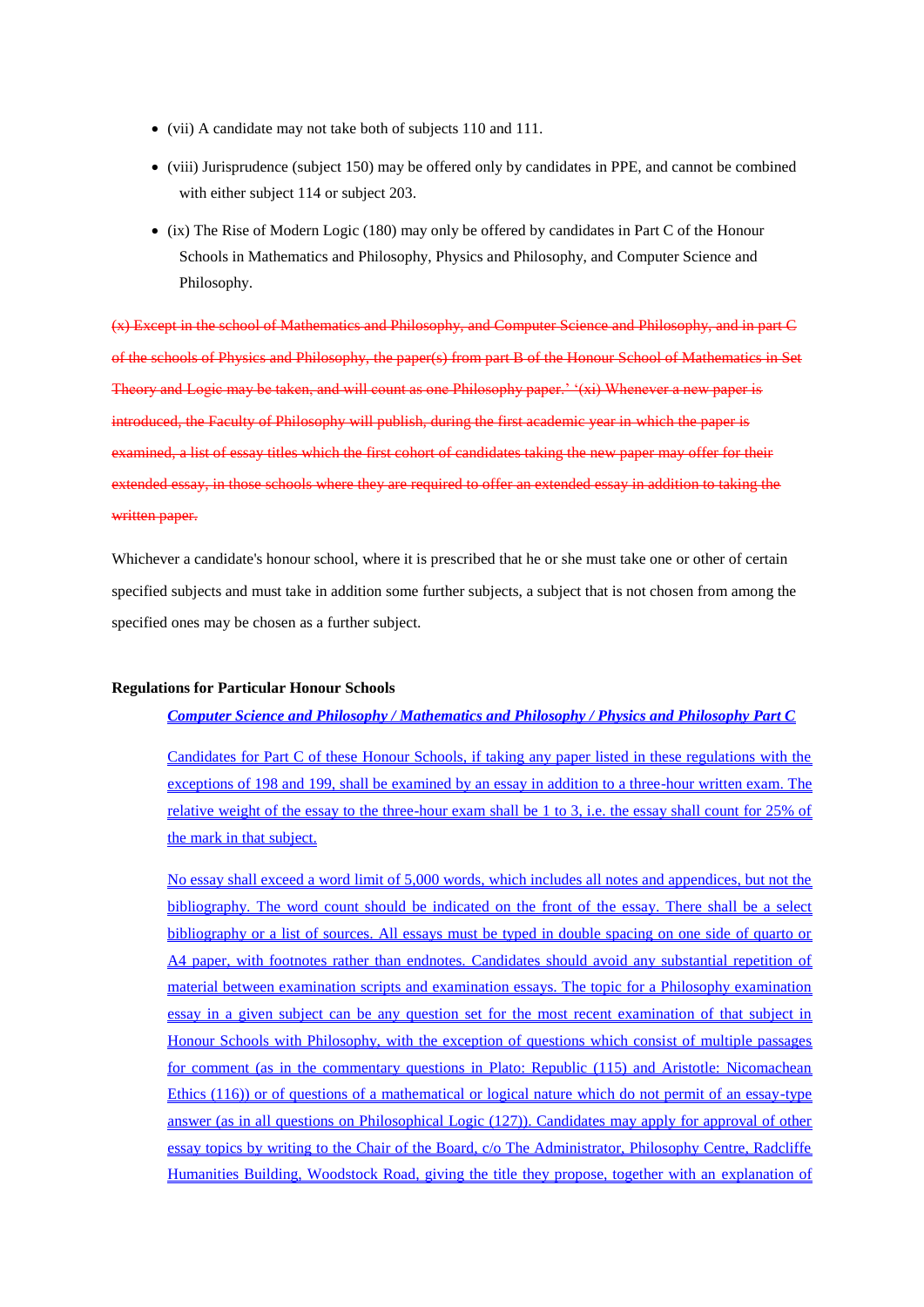the subject in about 100 words and enclosing a letter from their tutor attesting to the suitability of this topic for the candidate. Any such application must be received no later than Friday of the sixth week of the Hilary Term preceding the Part C examination for which the essay is to be submitted. Late applications will not be considered. Any such application shall be accepted or rejected by the Board within two weeks of its being received.

Each essay shall be the candidate's own work, though it should show knowledge of relevant literature in the subject and may include passages of quotation or paraphrase so long as these passages are clearly indicated as such and the source properly attributed. The candidate may discuss a first draft of the essay with his or her tutor for that subject. The amount of assistance the tutor may give shall be limited to what can be provided in one of the candidate's tutorials for their study of that subject. For each essay the candidate shall sign a statement to the effect that the essay is his or her own work and the tutor shall also sign a statement confirming that, to the best of his or her knowledge and belief, this is so. These statements shall be placed in a sealed envelope bearing the candidate's examination number and the name of the subject for which the essay has been written, and presented with two copies of each essay. Each copy of an essay shall be identified only by the candidate's examination number and bear the name of the Philosophy subject for which the essay is being submitted and must be submitted not later than noon on Friday of the first week of the Trinity Full Term of the examination to the Examination Schools, High Street, Oxford, addressed to the Chair of the Examiners for Part C of the Final Honour School appropriate to the candidate.

In the event that any candidate is taking a paper for which no previous examination paper exists, or any paper (such as Philosophical Logic (127)) for which no questions on the examination are appropriate as essay topics, the Examiners shall publish, by Friday of the fourth week of the Hilary Full Term preceding the Part C examination, a list of essay titles which candidates taking the appropriate paper may offer for their extended essay.

## *Computer Science and Philosophy*

See also the regulations above for "Computer Science and Philosophy / Mathematics and Philosophy / Physics and Philosophy Part C"

See SPECIAL REGULATIONS FOR THE HONOUR SCHOOL OF COMPUTER SCIENCE AND PHILOSOPHY.

#### *Literae Humaniores*

The Honour School is divided into two Courses; for restrictions on entry to Course II, see the regulations under *Honour School of Literae Humaniores*. Candidates in either Course may offer any number of subjects in Philosophy up to five, or up to four if they are offering Second Classical Language in Course II. Any selection is permitted which conforms to the General Regulations above and also to (i)-(v) following: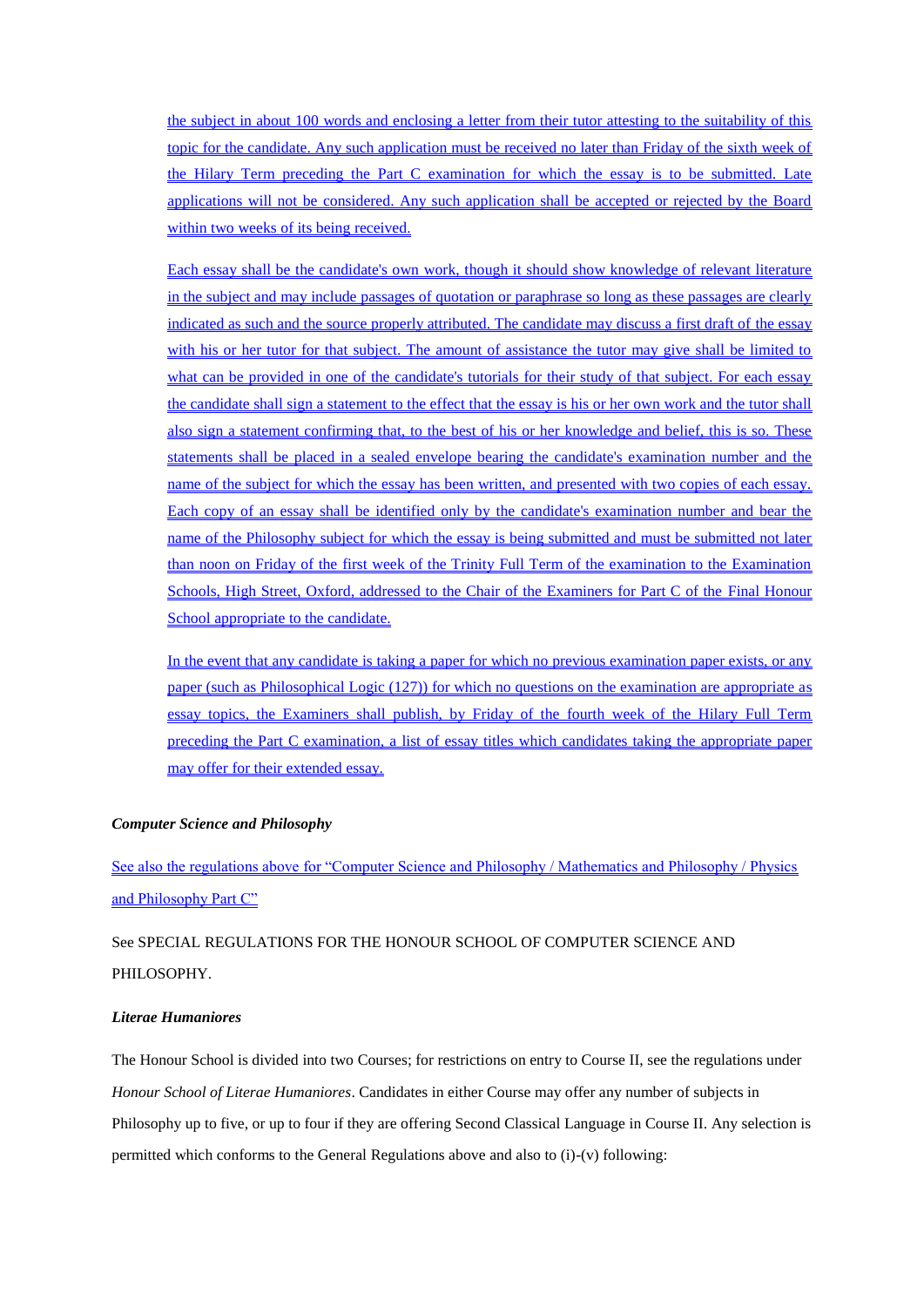- (i) candidates offering one Philosophy subject only may offer any of the subjects listed above except 121 and 199.
- (ii) candidates offering at least two Philosophy subjects must select at least one subject in ancient philosophy, i.e., one of 115, 116, 130, 131, 132, 133, 134, and 135. Those offering three or more subjects must also select one subject from 101, 102, 103, and 108.
- (iii) candidates offering subject 199, Thesis in Philosophy, may not offer any other thesis except a Special Thesis;
- (iv) all candidates must offer at least four text-based subjects, not necessarily in Philosophy (or three if offering Second Classical Language in Course II);
- (v) all candidates in Course I must offer at least one text-based subject in each of classical Greek texts and classical Latin texts, not necessarily in Philosophy.

The text-based subjects in Philosophy are 130 (Greek), 131 (Greek), 132 (Greek), 133 (Greek), 134 (Greek), 135 (Latin).

Candidates may also offer a Special Thesis, which may be in Philosophy, in accordance with the regulations under Honour School of Literae Humaniores.

## *Mathematics and Philosophy*

See also the regulations above for "Computer Science and Philosophy / Mathematics and Philosophy / Physics and Philosophy Part C"

See SPECIAL REGULATIONS FOR THE HONOUR SCHOOL OF MATHEMATICS AND PHILOSOPHY.

## *Philosophy and Modern Languages*

Candidates are required to take **one** of the following subjects: 101, 115, 116. In addition to this subject, they must take two or three or four further subjects in Philosophy, depending upon whether the number of subjects they take in part II in Modern Languages is three or two or one. Further subjects in Philosophy must be chosen in conformity with the General Regulations.

Where subject 199 is taken, every candidate shall submit his or her application for approval of the subject not earlier than the first day of Trinity Full Term two years before the term of the written examination in the case of candidates planning to spend a year abroad.

#### *Philosophy, Politics and Economics*

Any candidate in this school offers *either* Philosophy Politics and Economics *or* Philosophy and Politics *or* Philosophy and Economics *or* Politics and Economics; and takes eight subjects in all. Subjects in Philosophy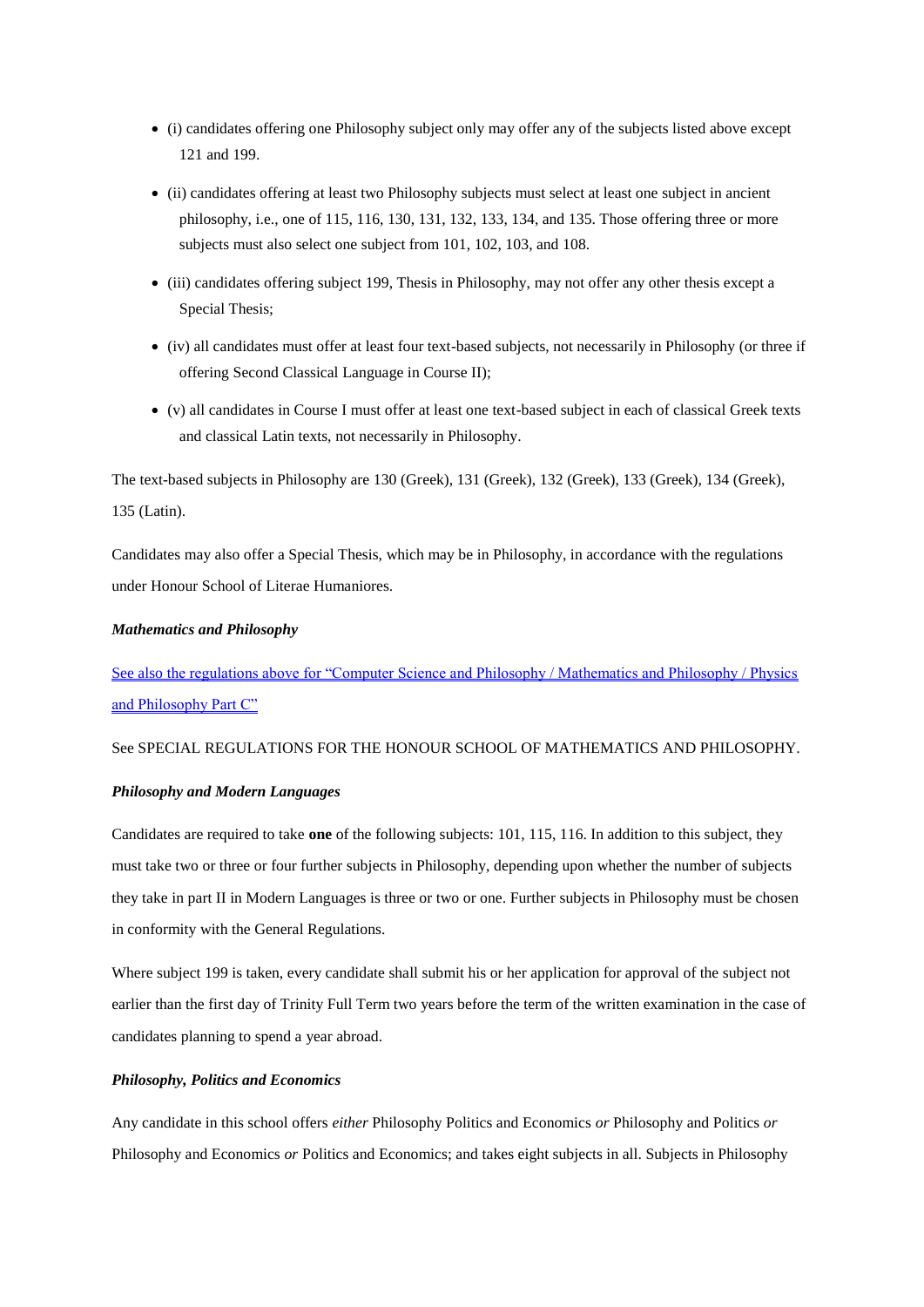must be chosen in conformity with the regulations for the honour school and with the General Regulations above; and subject 114 may not be offered by any candidate who takes subject 203 in Politics.

Candidates offering Philosophy Politics and Economics are required to take (i) *either* subject 101, *or* subject 102, *or* subject 115, *or* subject 116, and (ii) subject 103. In addition to these subjects, they may take one or two further subjects in Philosophy.

Candidates offering Philosophy and Politics are required to take (i) *either* subject 101, *or* subject 102, *or* subject 115, *or* subject 116, and (ii) subject 103. In addition to these two, they must take one, and they may take two or three, further subjects in Philosophy.

Candidates offering Philosophy and Economics are required to take (i) *either* subject 101 , *or* subject 102, *or* subject 115, *or* subject 116, and (ii) subject 103. In addition to these two, they must take one, and they may take two or three, further subjects in Philosophy.

Candidates offering Politics and Economics may take any one subject in Philosophy.

### *Philosophy and Theology*

Candidates are required to take (i) subject 107, (ii) **one** of the subjects 101, 115, and 116, and (iii) *either* subject 102 *or* subject 103. In addition to these three, they may take one or two further subjects in Philosophy, depending upon whether they take five or four or three subjects in all in Theology. Further subjects in Philosophy must be chosen in conformity with the General Regulations.

Candidates taking subject 199 who wish to write their thesis during the Long Vacation may submit titles for approval before noon on Friday of the fourth week of the Trinity Term in the year preceding the examination, and approval will be notified before the end of that term.

### *Physics and Philosophy*

See also the regulations above for "Computer Science and Philosophy / Mathematics and Philosophy / Physics and Philosophy Part C"

## See SPECIAL REGULATIONS FOR THE HONOUR SCHOOL OF PHYSICS AND PHILOSOPHY.

#### **[Until MT 2014:** Psychology and Philosophy

Candidates may take at most five subjects in Philosophy. All candidates must take eight subjects in total. Candidates may only take subjects in Psychology if they offer Psychology Parts I and II.

Candidates who take one subject in Philosophy may take any subject, except 121, in conformity with the General Regulations. Candidates who take two subjects in Philosophy must take at least one of 101, 102, 104, or